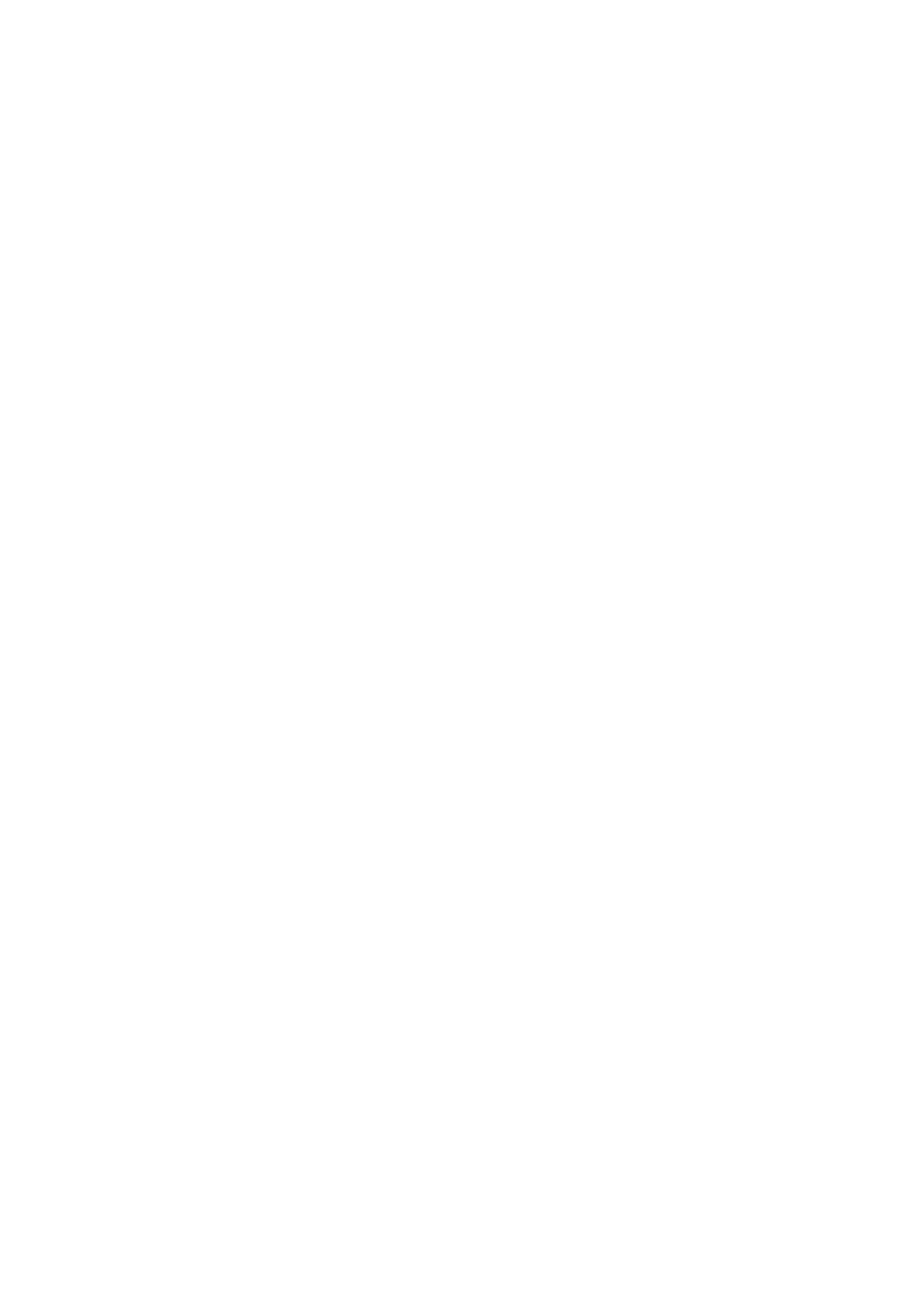

## **Planning and Development (University of Canberra) Amendment Regulation 2015 (No 1)**

**Subordinate Law SL2015-4** 

made under the <sup>2</sup>**[Planning and Development Act 2007](http://www.legislation.act.gov.au/a/2007-24)**

## **Contents**

|              |                     | Page |
|--------------|---------------------|------|
|              | Name of regulation  |      |
| <sup>2</sup> | Commencement        |      |
| - 3          | Legislation amended |      |

J2014-401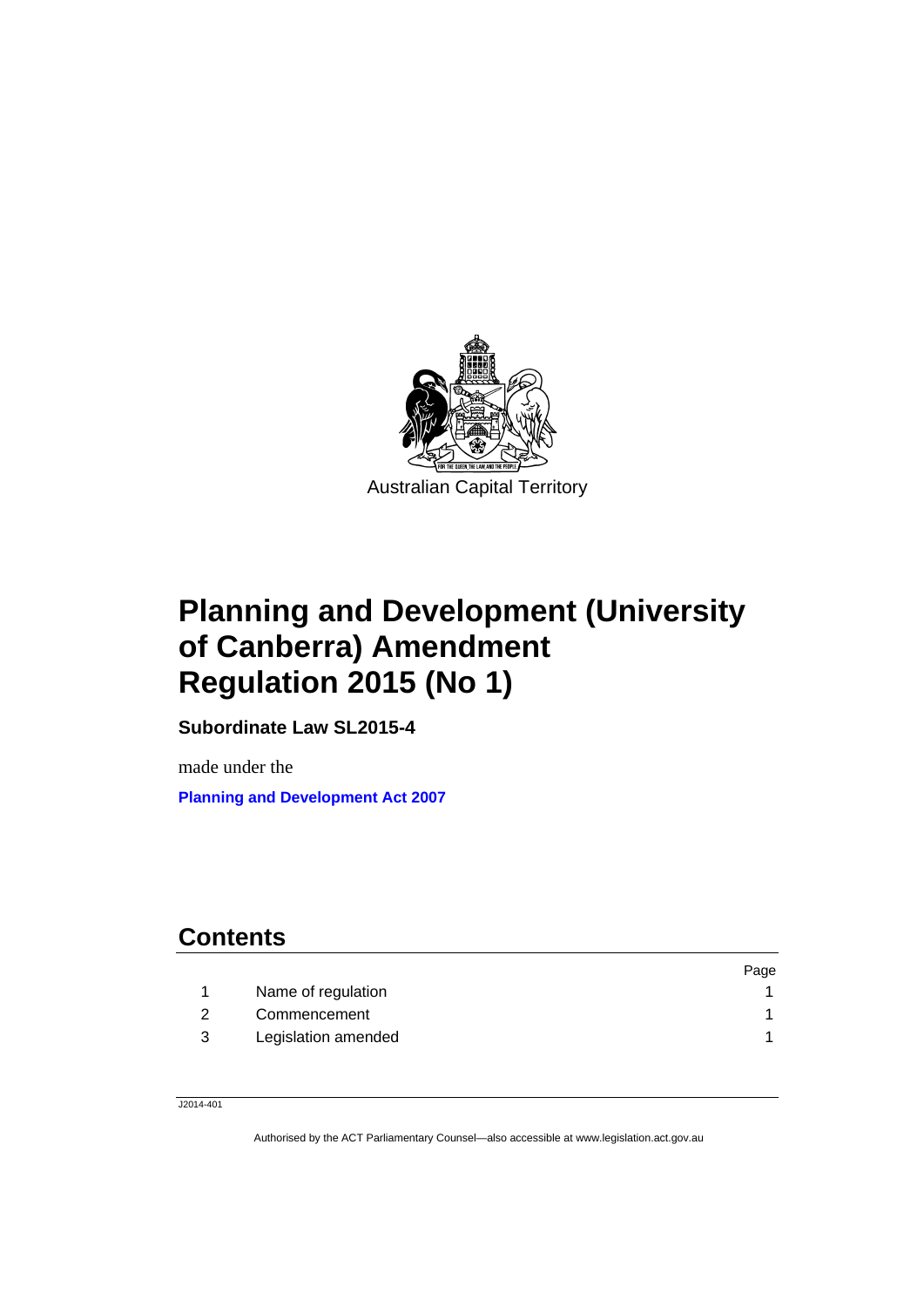| . .<br>×<br>۰. |  |
|----------------|--|

| 4 | Schedule 3, part 3.1, section 3.1, new definition of University of |   |
|---|--------------------------------------------------------------------|---|
|   | Canberra site                                                      |   |
| 5 | Schedule 3, part 3.2, new item 16                                  |   |
| 6 | Schedule 3, new division 3.4.7                                     | 2 |
|   | Dictionary, new definition of University of Canberra site          | 3 |

contents 2 Planning and Development (University of Canberra) Amendment Regulation 2015 (No 1)

SL2015-4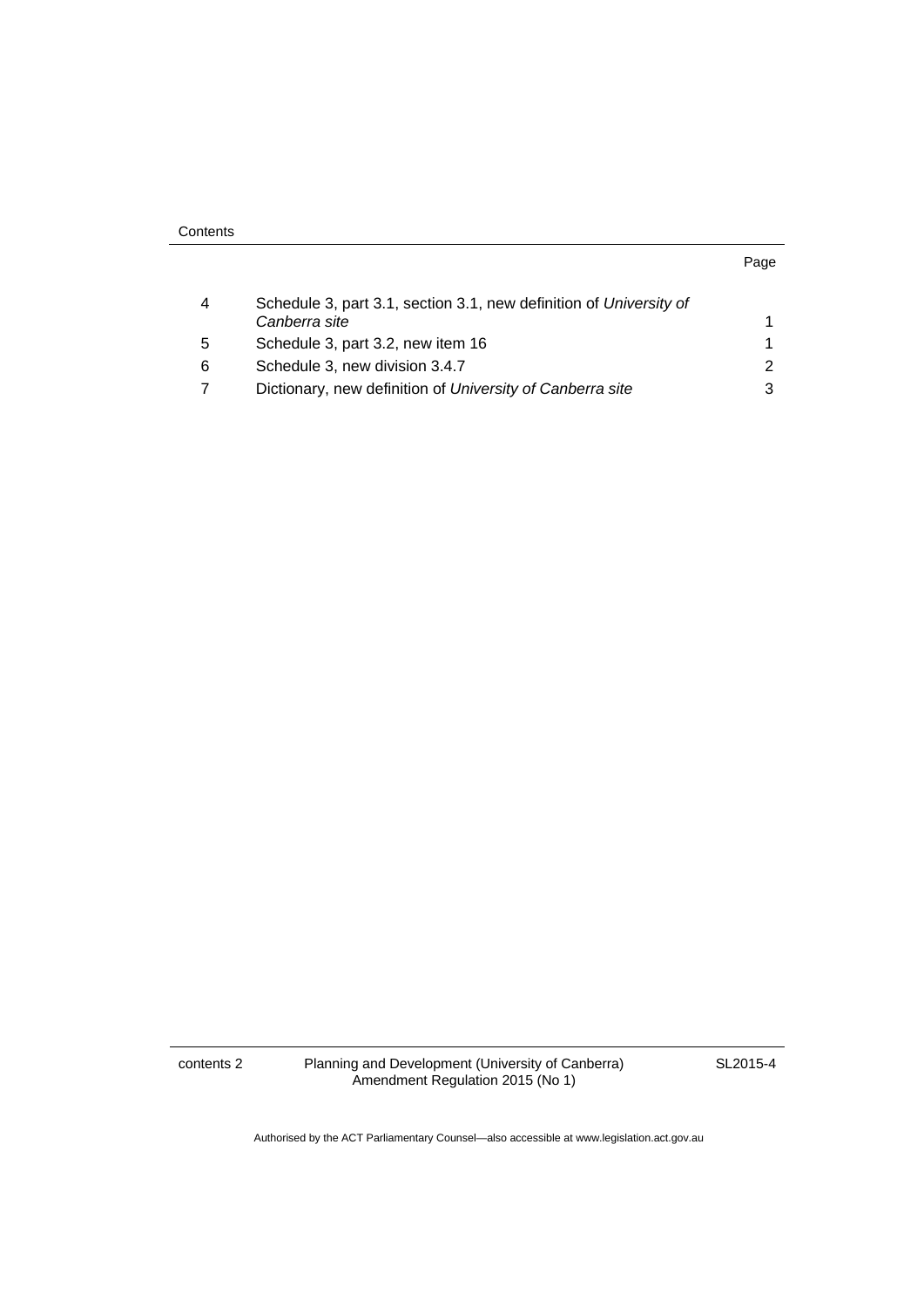<span id="page-4-3"></span><span id="page-4-2"></span><span id="page-4-1"></span><span id="page-4-0"></span>

|                | <b>Name of regulation</b>                                                                                                                                                                                                           |  |
|----------------|-------------------------------------------------------------------------------------------------------------------------------------------------------------------------------------------------------------------------------------|--|
|                | This regulation is the Planning and Development (University of<br>Canberra) Amendment Regulation 2015 (No 1).                                                                                                                       |  |
| $\overline{2}$ | <b>Commencement</b><br>This regulation commences on the day after its notification day.<br>The naming and commencement provisions automatically commence on<br><b>Note</b><br>the notification day (see Legislation Act, s 75 (1)). |  |
|                |                                                                                                                                                                                                                                     |  |
|                |                                                                                                                                                                                                                                     |  |
| 3              | <b>Legislation amended</b>                                                                                                                                                                                                          |  |
|                | amends the <i>Planning</i><br>This<br>regulation<br>Development<br>and<br><b>Regulation 2008.</b>                                                                                                                                   |  |
| 4              | Schedule 3, part 3.1, section 3.1, new definition of<br><b>University of Canberra site</b><br>insert<br>University of Canberra site means the area outlined in bold on the<br>plan in this schedule, division 3.4.7.                |  |
|                |                                                                                                                                                                                                                                     |  |
|                |                                                                                                                                                                                                                                     |  |
| 5              | Schedule 3, part 3.2, new item 16<br>insert                                                                                                                                                                                         |  |
|                |                                                                                                                                                                                                                                     |  |
| 16             | A development on land in the University of Canberra site.                                                                                                                                                                           |  |

<span id="page-4-4"></span>SL2015-4

page 1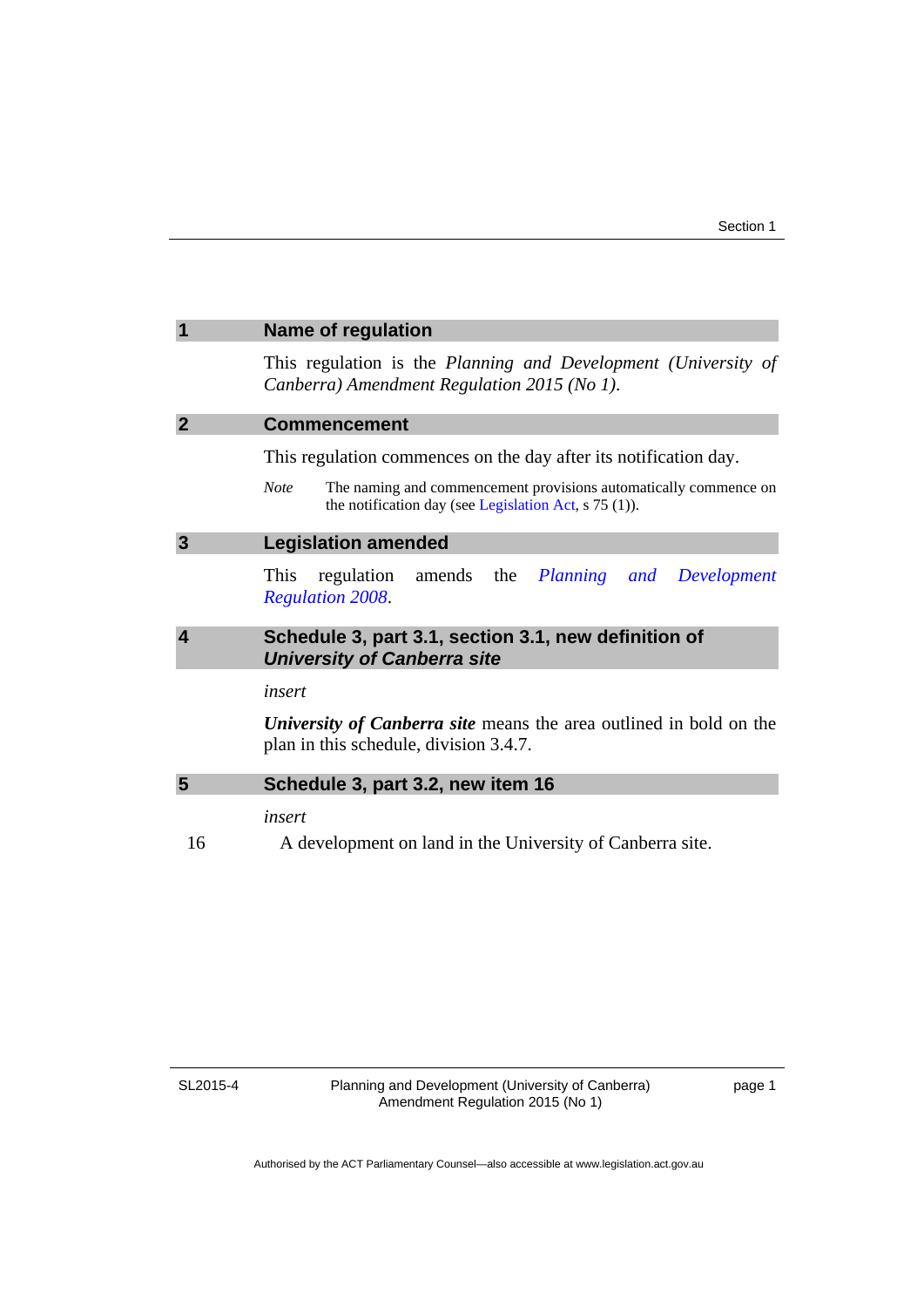<span id="page-5-0"></span>

page 2 Planning and Development (University of Canberra) Amendment Regulation 2015 (No 1)

SL2015-4